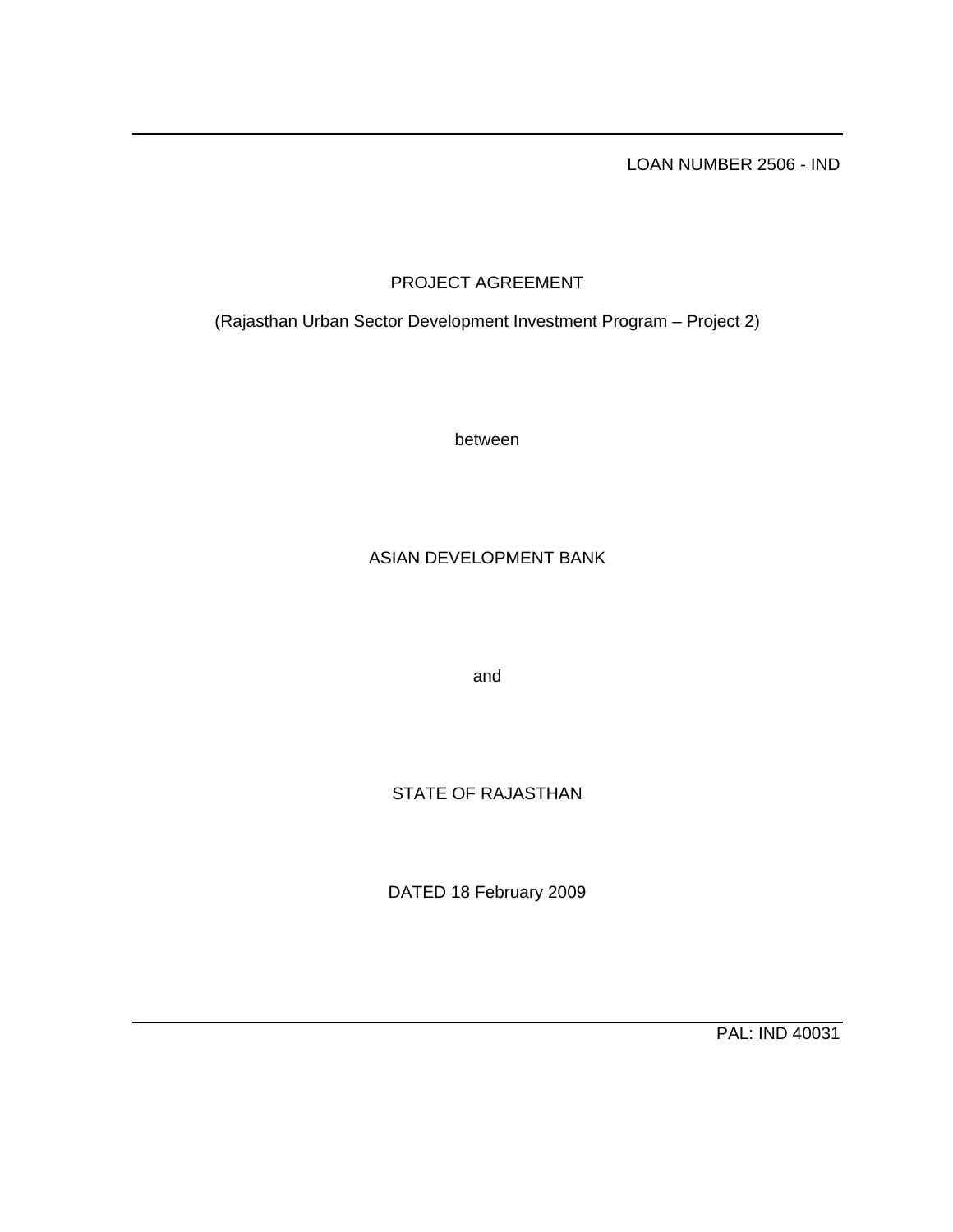### **PROJECT AGREEMENT**

 PROJECT AGREEMENT dated 18 February 2009 between ASIAN DEVELOPMENT BANK (hereinafter called ADB) and the State of Rajasthan acting by its Governor (hereinafter referred to as the State).

#### WHEREAS

 (A) by a Loan Agreement of even date herewith between India (hereinafter called the Borrower) and ADB, ADB has agreed to make to the Borrower a loan of one hundred and fifty million Dollars (\$150,000,000) on the terms and conditions set forth in the Loan Agreement, but only on the condition that the proceeds of the Loan be made available to the State and that the State agrees to undertake certain obligations towards ADB as hereinafter set forth; and

(B) the State, in consideration of ADB entering into the Loan Agreement with the Borrower, has agreed to undertake the obligations hereinafter set forth;

NOW THEREFORE the parties hereto agree as follows:

### **ARTICLE I**

#### **Definitions**

 Section 1.01. Wherever used in this Project Agreement, unless the context otherwise requires, the several terms defined in the Loan Agreement and in the Loan Regulations (as so defined) have the respective meanings therein set forth.

#### **ARTICLE II**

#### **Particular Covenants**

Section 2.01. (a) The State through the LSGD shall carry out the Project with due diligence and efficiency, and in conformity with sound administrative, financial, engineering, environmental and urban development and public utility practices.

 (b) In the carrying out of the Project and operation of the Project facilities, the State shall and shall cause the LSGD and other agencies to perform all obligations set forth in the Loan Agreement to the extent that they are applicable to the State, LSGD and other agencies referred therein.

Section 2.02. The State through the LSGD, shall make available, promptly as needed, the funds, facilities, services, equipment, land and other resources which are required, in addition to the proceeds of the Loan, for the carrying out of the Project.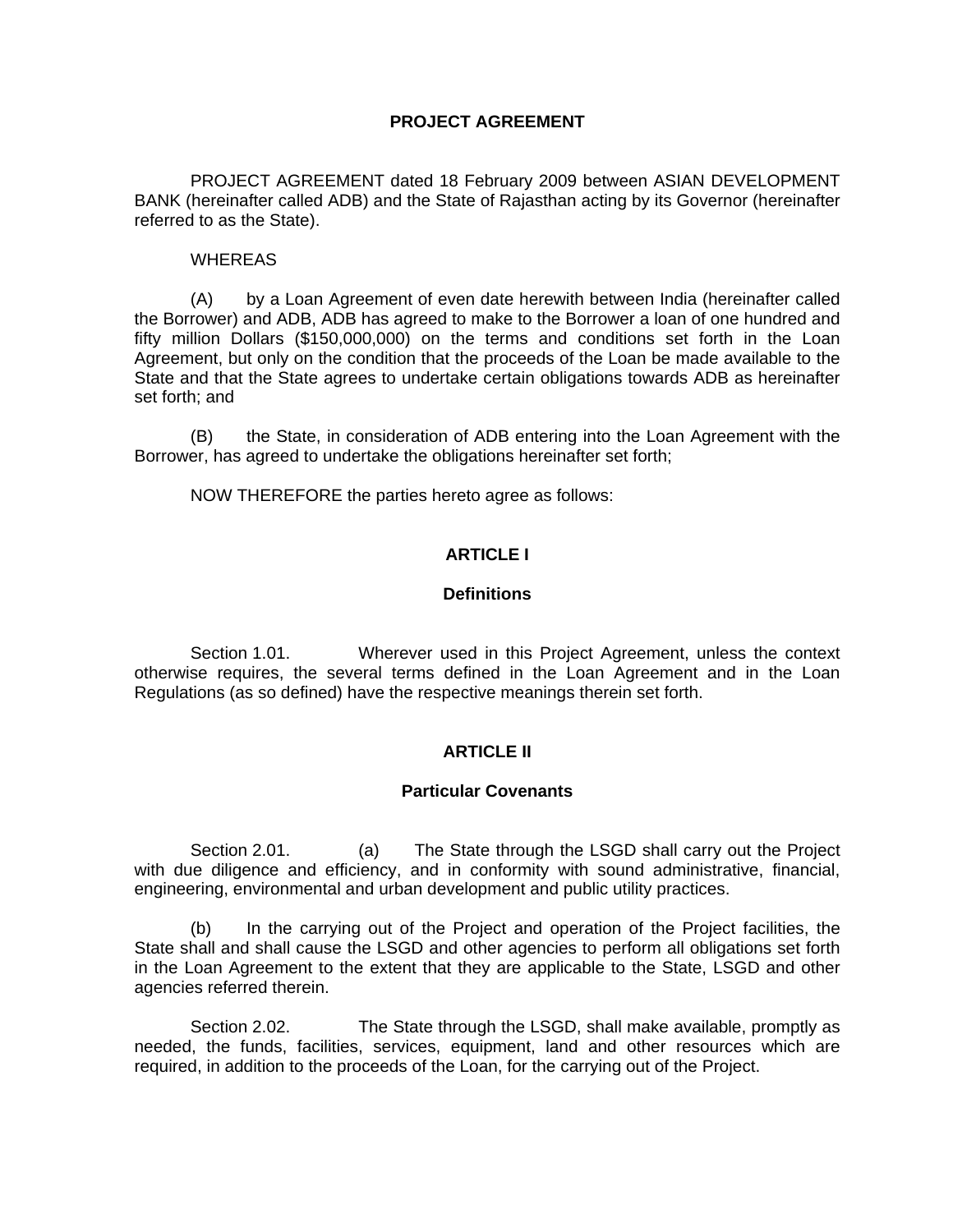Section 2.03. (a) In the carrying out of the Project, the State through the LSGD, shall employ competent and qualified consultants and contractors, acceptable to ADB, to an extent and upon terms and conditions satisfactory to ADB.

 (b) Except as ADB may otherwise agree, all Goods, Works and consulting services to be financed out of the proceeds of the Loan shall be procured in accordance with the provisions of Schedule 4 to the Loan Agreement. ADB may refuse to finance a contract where Goods, Works or consulting services have not been procured under procedures substantially in accordance with those agreed between the Borrower and ADB or where the terms and conditions of the contract are not satisfactory to ADB.

 Section 2.04. The State through the LSGD, shall carry out the Project in accordance with plans, design standards, specifications, work schedules and construction methods acceptable to ADB. The State through the LSGD, shall furnish, or cause to be furnished, to ADB, promptly after their preparation, such plans, design standards, specifications and work schedules, and any material modifications subsequently made therein, in such detail as ADB shall reasonably request.

 Section 2.05. (a) The State through the LSGD, shall take out and maintain with responsible insurers, or make other arrangements satisfactory to ADB for insurance of Project facilities to such extent and against such risks and in such amounts as shall be consistent with sound practice.

 (b) Without limiting the generality of the foregoing, the State through the LSGD, undertakes to insure, or cause to be insured, the Goods to be imported for the Project and to be financed out of the proceeds of the Loan against hazards incident to the acquisition, transportation and delivery thereof to the place of use or installation, and for such insurance any indemnity shall be payable in a currency freely usable to replace or repair such Goods.

Section 2.06. The State through the LSGD, shall maintain, or cause to be maintained, records and accounts adequate to identify the Goods, Works and consulting services financed out of the proceeds of the Loan, to disclose the use thereof in the Project, to record the progress of the Project (including the cost thereof) and to reflect, in accordance with consistently maintained sound accounting principles, its operations and financial condition.

Section 2.07. (a) ADB, and the State through the LSGD, shall cooperate fully to ensure that the purposes of the Loan will be accomplished.

 (b) The State through the LSGD, shall under intimation to the Borrower, promptly inform ADB of any condition which interferes with, or threatens to interfere with, the progress of the Project, the performance of its obligations under this Project Agreement or the financing arrangements, or the accomplishment of the purposes of the Loan.

 (c) ADB and the State through the LSGD, shall from time to time, at the request of either party, exchange views through their representatives with regard to any matters relating to the Project, the State, and the Loan.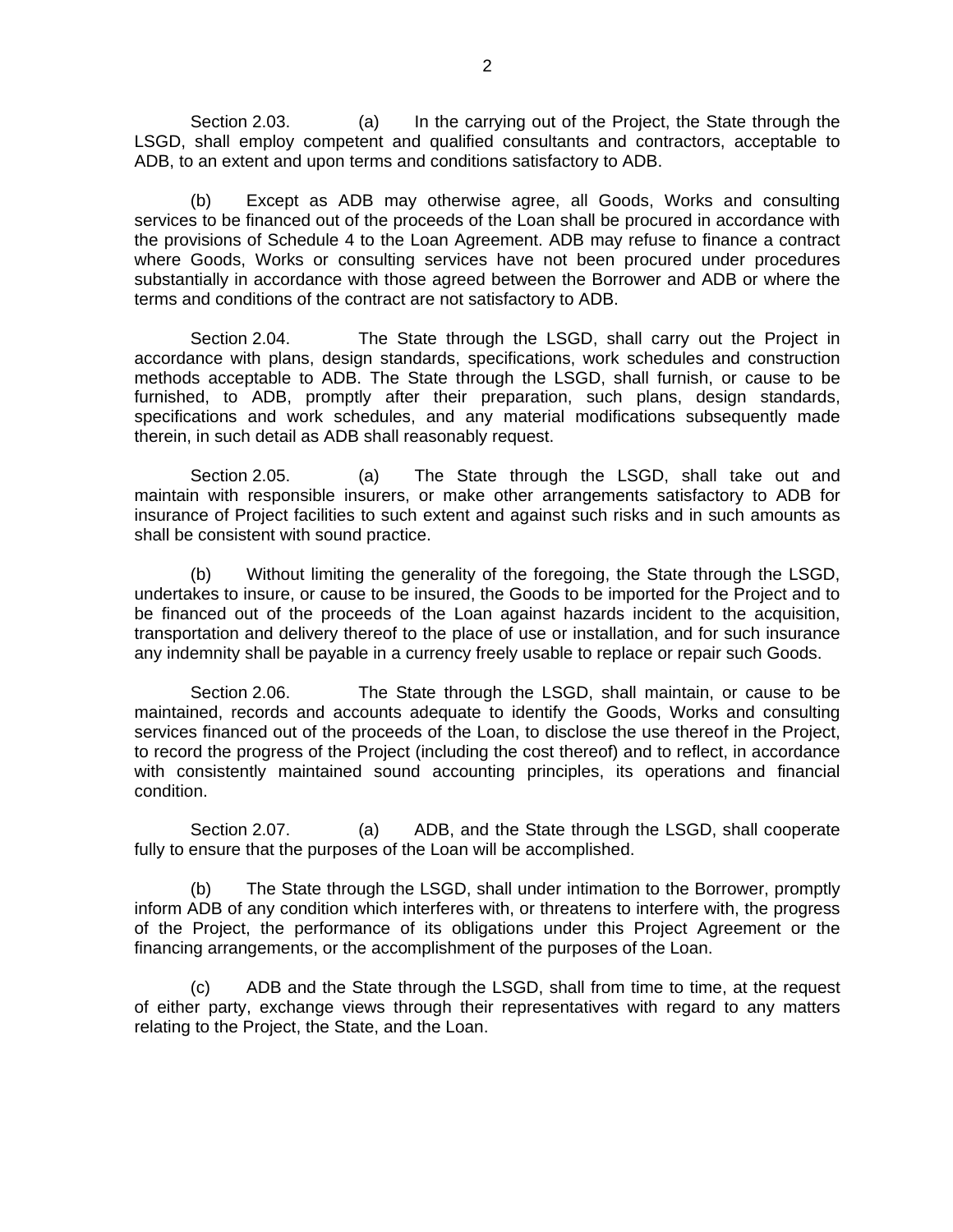Section 2.08. (a) The State through the LSGD, shall furnish to ADB all such reports and information as ADB shall reasonably request concerning (i) the Loan and the expenditure of the proceeds thereof; (ii) the Goods, Works and consulting services financed out of such proceeds; (iii) the Project; (iv) the administration, operations and financial condition of the LSGD; and (v) any other matters relating to the purposes of the Loan.

 (b) Without limiting the generality of the foregoing, The State through the LSGD, shall furnish to ADB quarterly reports on the execution of the Project and on the operation and management of the Project facilities. Such reports shall be submitted in such form and in such detail and within such a period as ADB shall reasonably request, and shall indicate, among other things, progress made and problems encountered during the quarter under review, steps taken or proposed to be taken to remedy these problems, and proposed program of activities and expected progress during the following quarter.

 (c) Promptly after physical completion of the Project, but in any event not later than three (3) months thereafter or such later date as ADB may agree for this purpose, the State through the LSGD, shall prepare and furnish to ADB a report, in such form and in such detail as ADB shall reasonably request, on the execution and initial operation of the Project, including its cost, the performance by the State through the LSGD, of its obligations under this Project Agreement and the accomplishment of the purposes of the Loan.

 Section 2.09. The State through the LSGD, shall (i) maintain separate accounts for the Project; (ii) have such accounts and related financial statements (balance sheet, statement of income and expenses, and related statements) audited annually, in accordance with appropriate auditing standards consistently applied, by independent auditors whose qualifications, experience and terms of reference are acceptable to ADB; and (iii) furnish to ADB, promptly after their preparation but in any event not later than nine months after the close of the fiscal year to which they relate, certified copies of such audited accounts and financial statements and the report of the auditors relating thereto (including the auditors' opinion on the use of the Loan proceeds and compliance with the covenants of the Loan Agreement as well as on the use of the procedures for imprest account/statement of expenditures), all in the English language. The State through the LSGD, shall furnish to ADB such further information concerning such accounts and financial statements and the audit thereof as ADB shall from time to time reasonably request.

 Section 2.10. The State through the LSGD, shall enable ADB's representatives to inspect the Project, the Goods and Works financed out of the proceeds of the Loan, all other plants, sites, properties and equipment of the State, and any relevant records and documents.

Section 2.11. (a) The State through the LSGD, shall, promptly as required, take all action within its powers to maintain its corporate existence, to carry on its operations, and to acquire, maintain and renew all rights, properties, powers, privileges and franchises which are necessary in the carrying out of the Project or in the conduct of its business.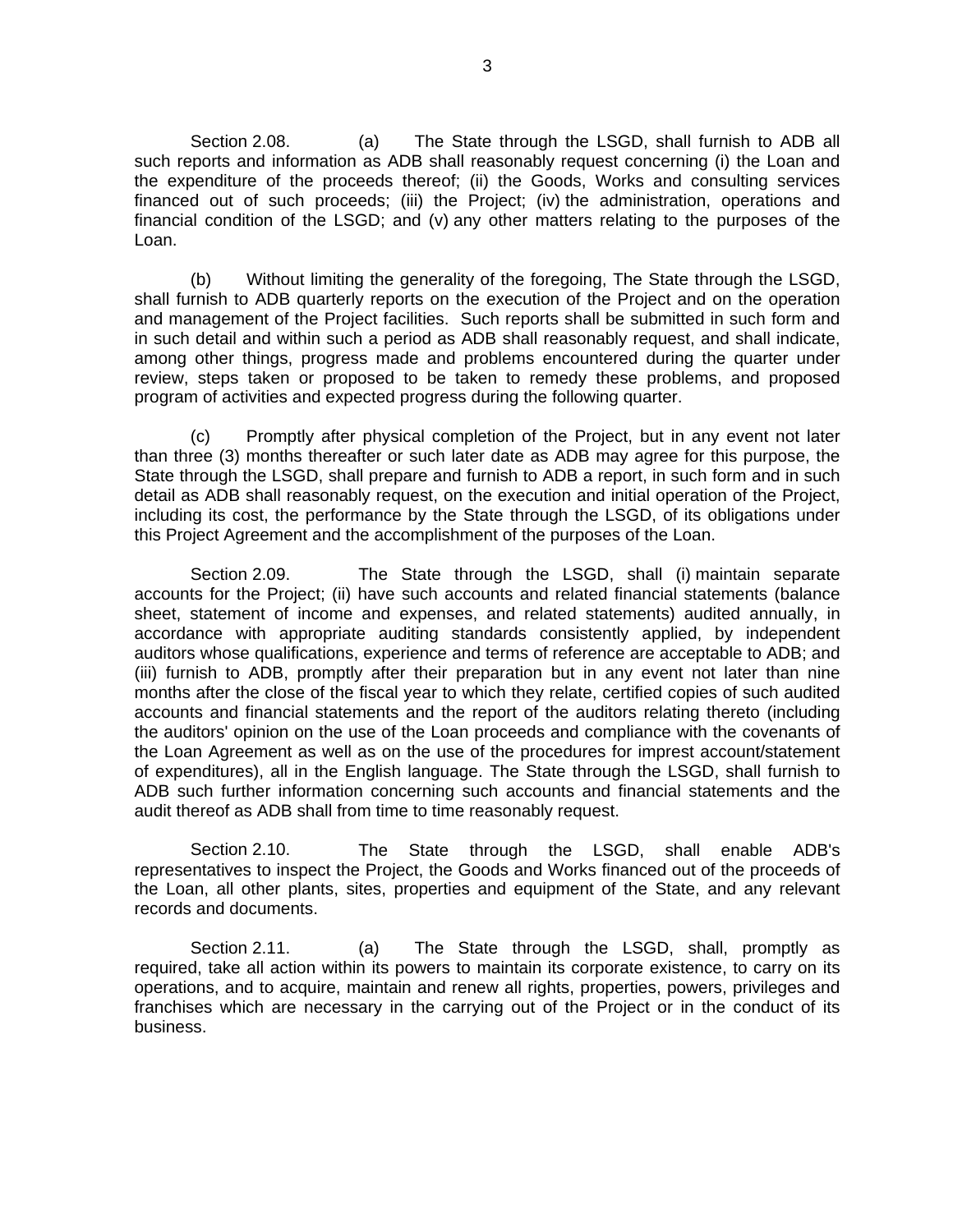(b) In so far as it relates to the Project, the State through the LSGD, shall at all times conduct its business in accordance with sound administrative, financial, environmental and urban development and public utility practices, and under the supervision of competent and experienced management and personnel.

 (c) In so far as it relates to the Project, the State through the LSGD, shall at all times operate and maintain its plants, equipment and other property, and from time to time, promptly as needed, make all necessary repairs and renewals thereof, all in accordance with sound administrative, financial, engineering, environmental, urban development and public utility, and maintenance and operational practices.

 Section 2.12. Except as ADB may otherwise agree, the State shall cause LSGD, not to sell, lease or otherwise dispose of any of its assets which shall be required for the efficient carrying on of its operations or the disposal of which may prejudice its ability to perform satisfactorily any of its obligations under this Project Agreement.

 Section 2.13. Except as ADB may otherwise agree, the State through the LSGD, shall apply the proceeds of the Loan to the financing of expenditures on the Project in accordance with the provisions of the Loan Agreement and this Project Agreement, and shall ensure that all Goods, Works and consulting services financed out of such proceeds are used exclusively in the carrying out of the Project.

 Section 2.14. Except as ADB may otherwise agree, the State shall duly perform all its obligations under the financing arrangements, and shall not take, or concur in, any action which would have the effect of assigning, amending, abrogating or waiving any rights or obligations of the parties under the financing arrangements.

#### **ARTICLE III**

#### **Effective Date; Termination**

Section 3.01. This Project Agreement shall come into force and effect on the date on which the Loan Agreement shall come into force and effect. ADB shall promptly notify the State of such date.

Section 3.02. All the provisions of this Project Agreement shall continue in full force and effect notwithstanding any cancellation or suspension under the Loan Agreement.

#### **ARTICLE IV**

#### **Miscellaneous**

Section 4.01. Any notice or request required or permitted to be given or made under this Project Agreement and any agreement between the parties contemplated by this Project Agreement shall be in writing. Such notice or request shall be deemed to have been duly given or made when it shall be delivered by hand or by mail, telegram, cable, telex,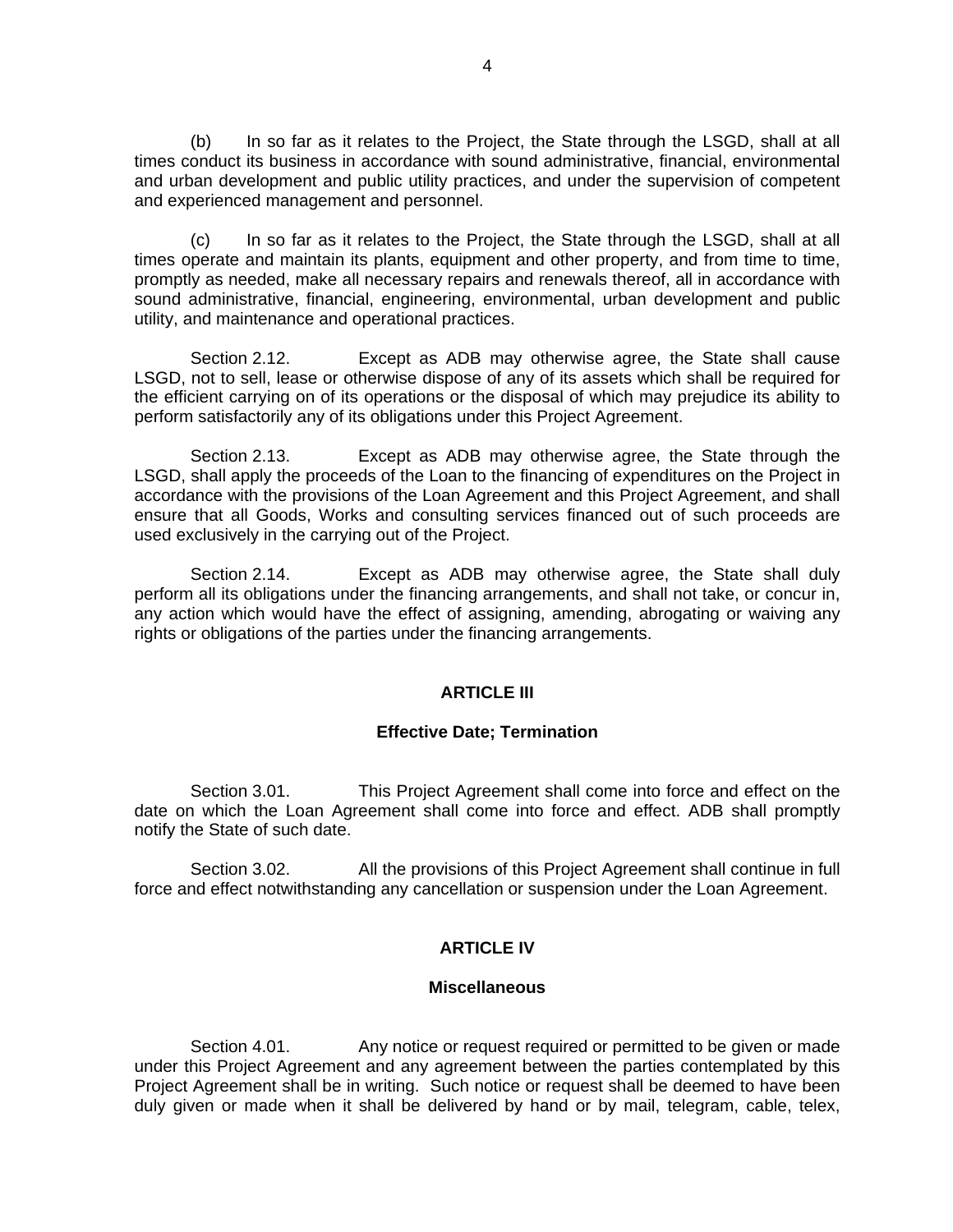facsimile or radiogram to the party to which it is required or permitted to be given or made at its address hereinafter specified, or at such other address as such party shall have designated by notice to the party giving such notice or making such request. The addresses so specified are:

#### For ADB

Asian Development Bank P.O. Box 789 0980 Manila **Philippines** 

Facsimile Numbers: (632) 636-2444 (632) 636-2305.

For the State of Rajasthan

 Principal Secretary Urban Governance, Government Secretariat Jaipur – 302005 **Rajasthan** India

 Facsimile Number: 0091-11- 2227386.

Section 4.02. (a) Any action required or permitted to be taken, and any documents required or permitted to be executed, under this Project Agreement by or on behalf of the State may be taken or executed by its Principal Secretary or by such other person or persons as he/she shall so designate in writing notified to ADB.

 (b) The State shall furnish to ADB sufficient evidence of the authority of each person who will act under paragraph (a) of this Section, together with the authenticated specimen signature of each such person.

Section 4.03. No delay in exercising, or omission to exercise, any right, power or remedy accruing to either party under this Project Agreement upon any default shall impair any such right, power or remedy or be construed to be a waiver thereof or an acquiescence in such default; nor shall the action of such party in respect of any default, or any acquiescence in any default, affect or impair any right, power or remedy of such party in respect of any other or subsequent default.